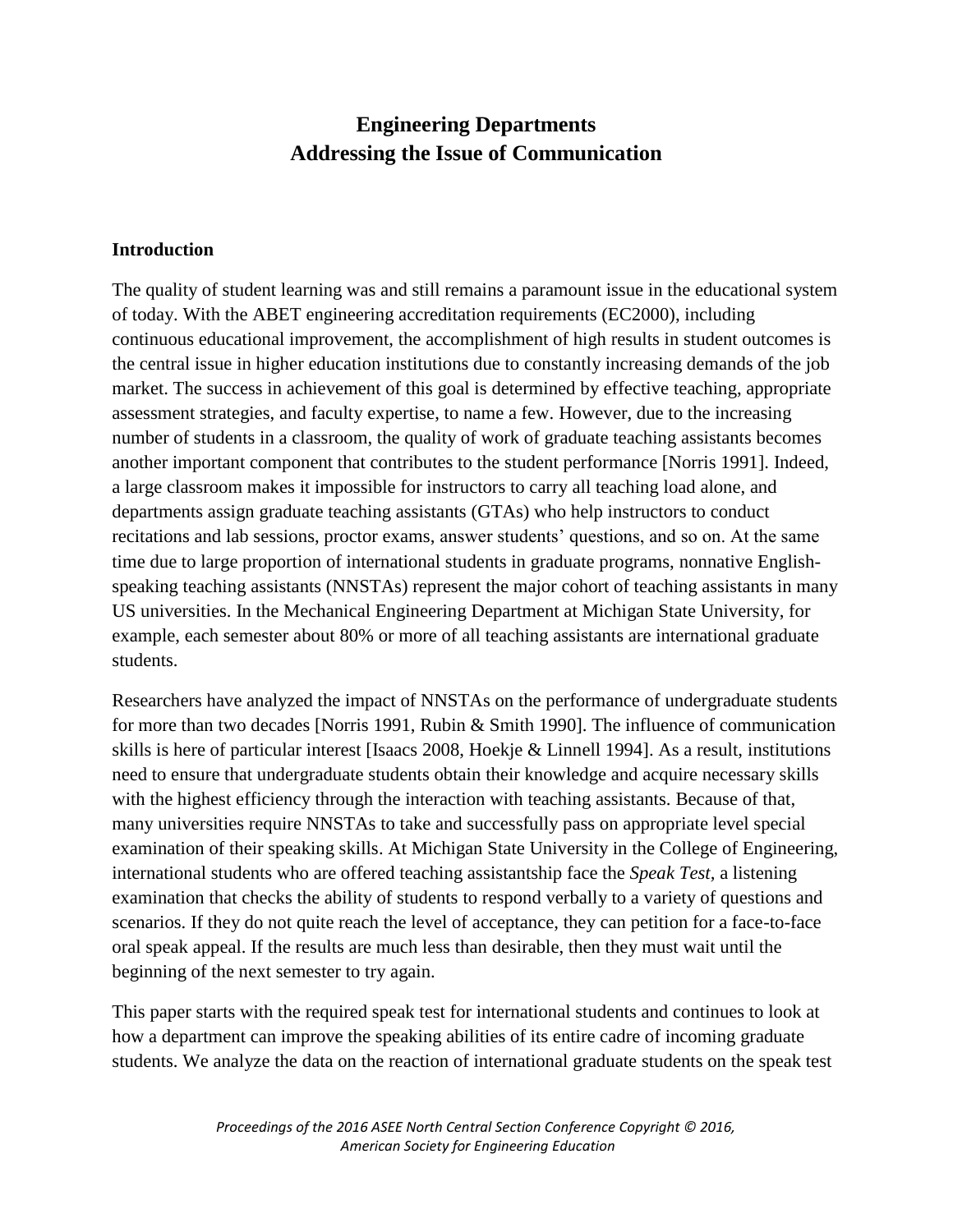and discuss the benefits that undergraduate students can have working with both international and domestic teaching assistants to improve their own communication skills. Finally, we provide concluding remarks and specify the directions for the future work.

#### **Speak Test: challenge or a benefit?**

As we mentioned in the introduction and in a previous paper, international students face an interesting dilemma when arriving at many universities, where in order to be able to perform as teaching assistants they must take and hopefully pass a form of exam in many schools called "The Speak Test." It is required by many universities that feel it is important to know the level of the graduate students who will be placed in positions of importance in the learning of undergraduates. Tests taken outside the country or even reports on the performance of graduate students who have spent time in the US still require a "taking of the test." For students who are given the opportunity to spend any time in the role of instructor, whether it be in front of small lab sessions or larger classes, the need for both an understanding of English and the ways to convey it are critical in American academia. Lab sections and classes filled with domestic students have to be provided with instructors who are able to present the technical information in a manner that will keep the course's students comfortable and provide a reasonable atmosphere for learning. It is also critical that the teaching assistants be able to function within an atmosphere that is conducive for their own learning to continue. Over the past years entering international graduate students in the Department of Mechanical Engineering at MSU who have been assigned to jobs as teaching assistants in the various required laboratory courses in the department have had to at first be able to listen and speak at a reasonable level on The Speak Test. If they are able to respond verbally to a variety of questions and scenarios, they are then deemed suitable to perform as lab instructors. If they do not quite reach the level of acceptance, they can petition for a face-to-face speak appeal. If the results are much less than desirable, then they must wait until the beginning of the next semester to try again. This puts the department that expected them to be in the lab for the semester under the pressure of finding something else for them to do that does not require contact with undergraduates. This begins a costly activity because the jobs that they can be assigned would be done much more easily by senior undergraduates, who also receive a significantly lower pay with no benefits.

Over the past six years, the Department of Mechanical Engineering has been spending more time looking at the difficulties associated with international students and the problems involved with the taking of a standard test that shows competency in English. It has never been a difficult test according to the test givers or anyone who speaks English as a first language. That would be an obvious assumption if one were not arriving from outside of the United States and facing a literal "do or die" exam focusing on English as second language. It is not quite that horrible, but the problem comes in the assumption of the student not in the test itself. Students arrive from around the world, uncomfortable with a new environment and strapped with an almost immediate need to perform in a language to which they may not be entirely at ease. Some students actually arrive

> *Proceedings of the 2016 ASEE North Central Section Conference Copyright © 2016, American Society for Engineering Education*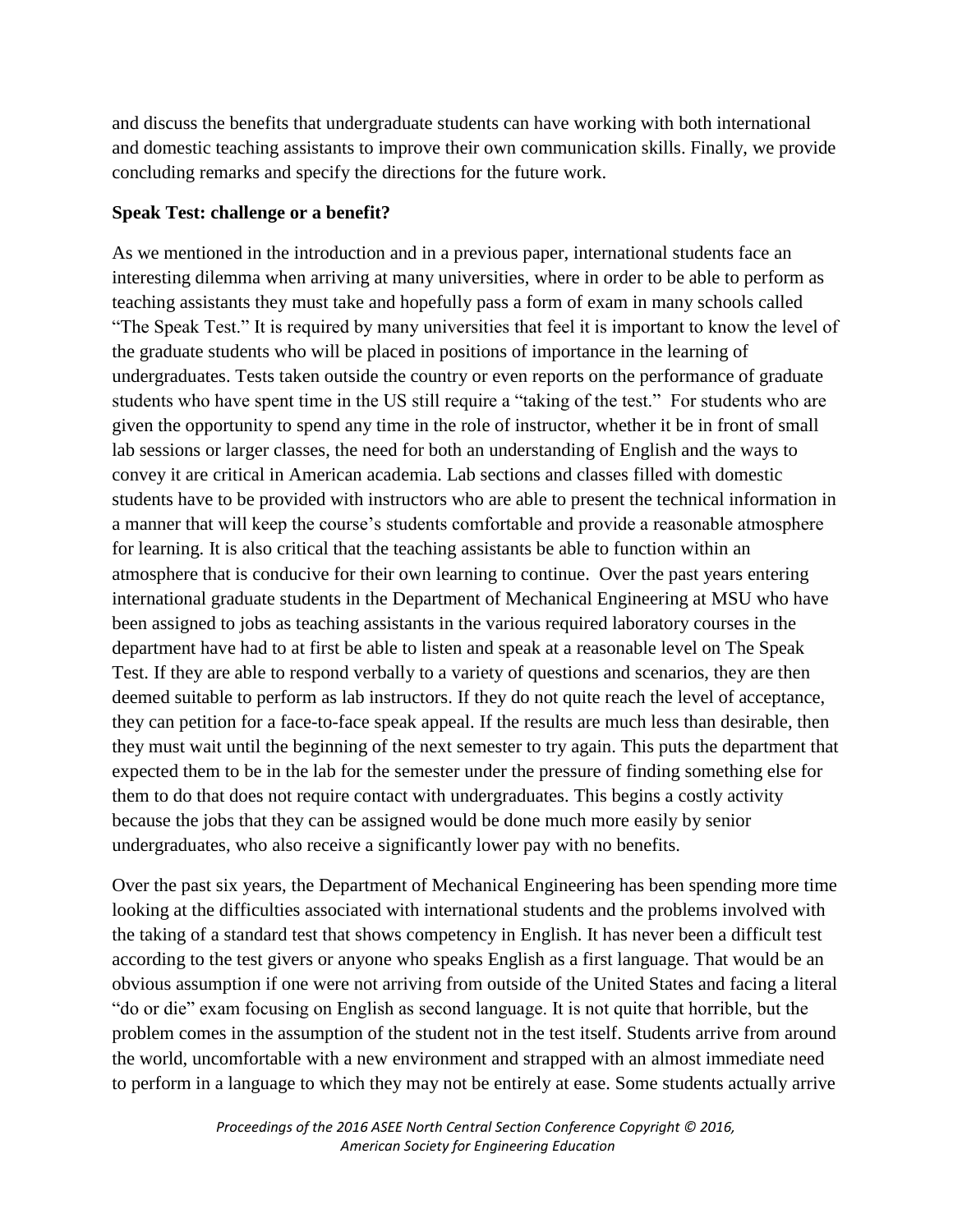on the day of the test and are given little time to even rest before they are plunged into the sea of English. In years gone by, little thought was taken about why the students failed to do well on the test or even if they understood what was happening during the testing. Those who did fairly well, could follow an appeal process and pursue a face-to-face meeting with a panel to prove their skill in English or the lack there of. Failure at this level meant courses in English proficiency to take and the inability to function as teaching assistants. Here is where the department started to realize that money was being expended to support students who could not function in positions that required proficiency in English.

In the early years, numbers reached as high as 50% failure on the speak test, and it became a necessity to correct this problem or decide it students unable to speak English at a level necessary to be a teaching assistant would lose their funding. With changes needed, efforts were made to find out what the core problems were in the failure rate. Was it simply inadequate English skills or was there something else triggering the lack of performance on the speak test.

The importance of performing well on any tests, the stigma of doing poorly, and methods that could be used with incoming students to make them both comfortable with the test and address cultural issues were therefore investigated. One of the issues that arose was the simple act of speaking loudly during an interview. In some cultures it is not acceptable to speak loudly when in the presence of "elders." This required intervention as the individuals literally spoke in whispers. Their English was very acceptable, but it could not be heard. This opens up a whole new area to investigate with next year's incoming group.

With this, incoming graduate students were questioned on the difficulties of the testing and a number of issues were uncovered. These included the following:

- Students felt that they were ashamed of their English skills and went into the test feeling highly inferior, thus making them less likely to answer quickly.
- Students who had taught engineering courses in their native country, but believed that they were not as good as first-language speakers, performed as if they knew little English simply because they were no Americans.
- Students were fearful of what the questioner wanted as an answer.
- Students tried to find the "right" answer to every question and became muddled down in massive detailing that worked against them because of time constraints.
- Students spoke quietly because they were fearful of raising their voices.
- Students would not ask questions if equipment didn't work properly or when there was confusion in instructions.

The above difficulties made it clear to the department that not only should something be done, but there was a distinct pattern to the behavior of international students taking the speak test. If the behavior could be modified, the hope was that the failure rate could be reduced and even if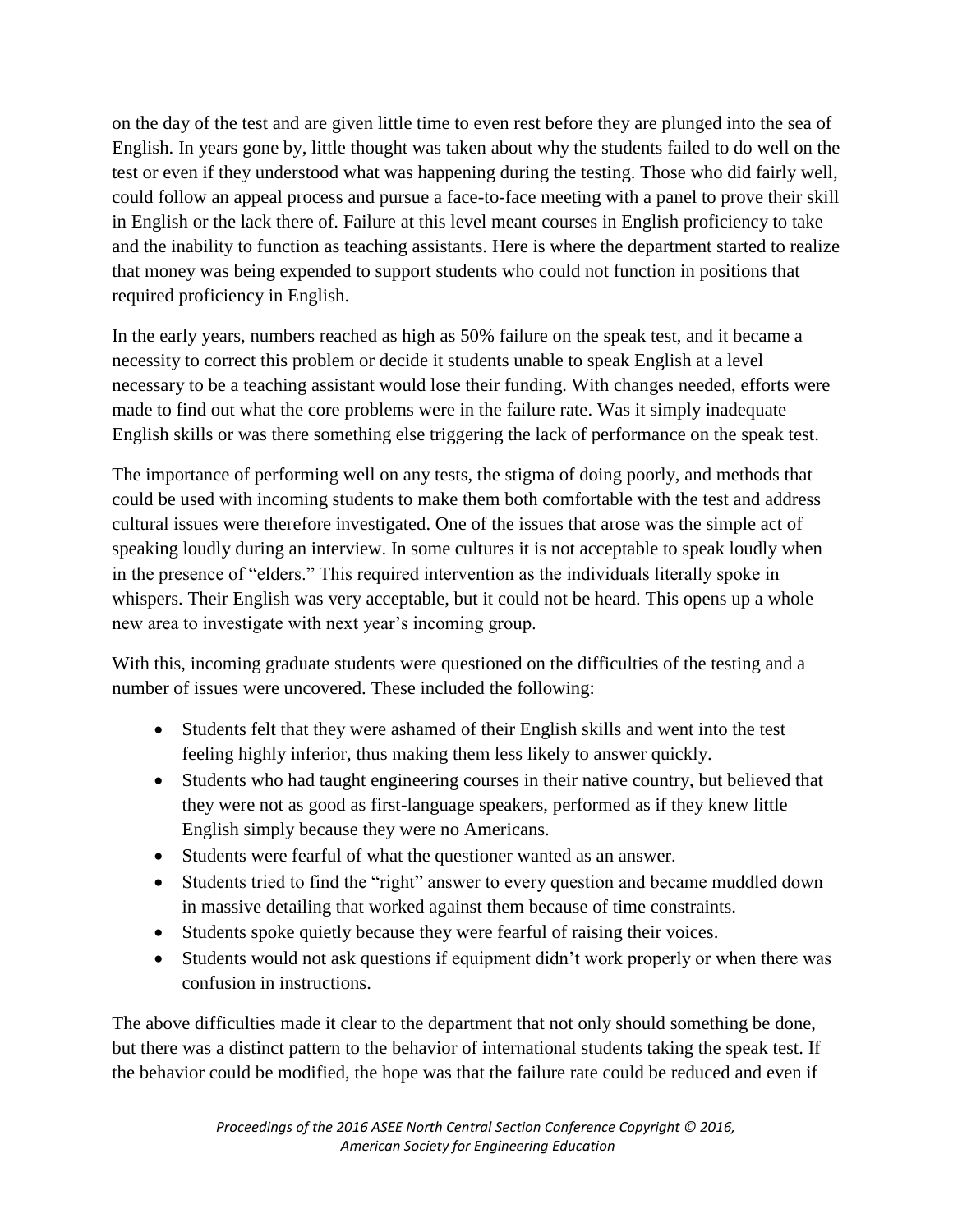the student could merit an appeal, then there was a good chance that more graduate students could be deemed suitable to function as teaching assistants.

Plans were made to provide all incoming graduate students with materials in their home countries to start the preparation for the speak test. Even if they were arriving at the last minute they would at least be better prepared than they had been in the past. The materials provided included sample speak tests, vocabulary helps, language issues inherent in understanding the ways of US English, suggestions of questions that could be used to test one's ability to understand questions and provide simple answers, and lastly examples of text to read (especially newspapers) to continue to practice English. But the biggest point made in the pre arrival on campus was to tell students that the test had only two goals: TO SEE IF THE STUDENT UNDERSTOOD THE QUESTIONS AND COULD PROVIDE AN ANSWER THAT ADDRESSED THE QUESTION. This was the largest problem that needed to be addressed from the conversations with the previous takers of the test. Well over 90%, when first questioned, responded that they were not sure of what the questioner wanted. If asked what was their favorite color, many thought much too long on what color they should pick – their favorite or the school colors. With too much thinking they lost time and were thought to not only misunderstand the question but unable to provide any answer.

The students at this point arrived with a little better understanding of the purpose of the test and were more likely to feel less intimidated and ready to show that they did understand the questions and could provide answers to those questions. At their arrival, meetings were set up to give them a chance to speak English, provide answers to personal and course related questions, and get comfortable with the surroundings of campus and the people who inhabit this place of higher learning. With the above goals in mind to understand and answer questions, efforts were made to provide as much conversation as possible in the time we had to prepare the students for the speak test. With the previous record in place of failure rates reaching 50%, the expectations were high for a change in the previous results. Fall 2013 saw the need for 13 new international graduate students to take the speak test. The goal for passing was either the speak test itself or the speak appeal if one did not do as well on the speak test itself. The final result  $-7$  students passed the speak test and 6 passed the speak appeal. We then looked forward to improved performance on the first taking of the speak test and a greater ability to help our students weather those first days in the United States without the speak test being any form of burden.

We stated the process of giving our incoming graduate students the necessary tools to take the speak test, to prepare for it before they arrive in the United States, and to talk with our current graduate students from the varieties of countries that are represented in our population about cultural issues. We have already seen improvement with the efforts that we have performed and expect that there will be less and less difficulties with the testing as we improve our techniques.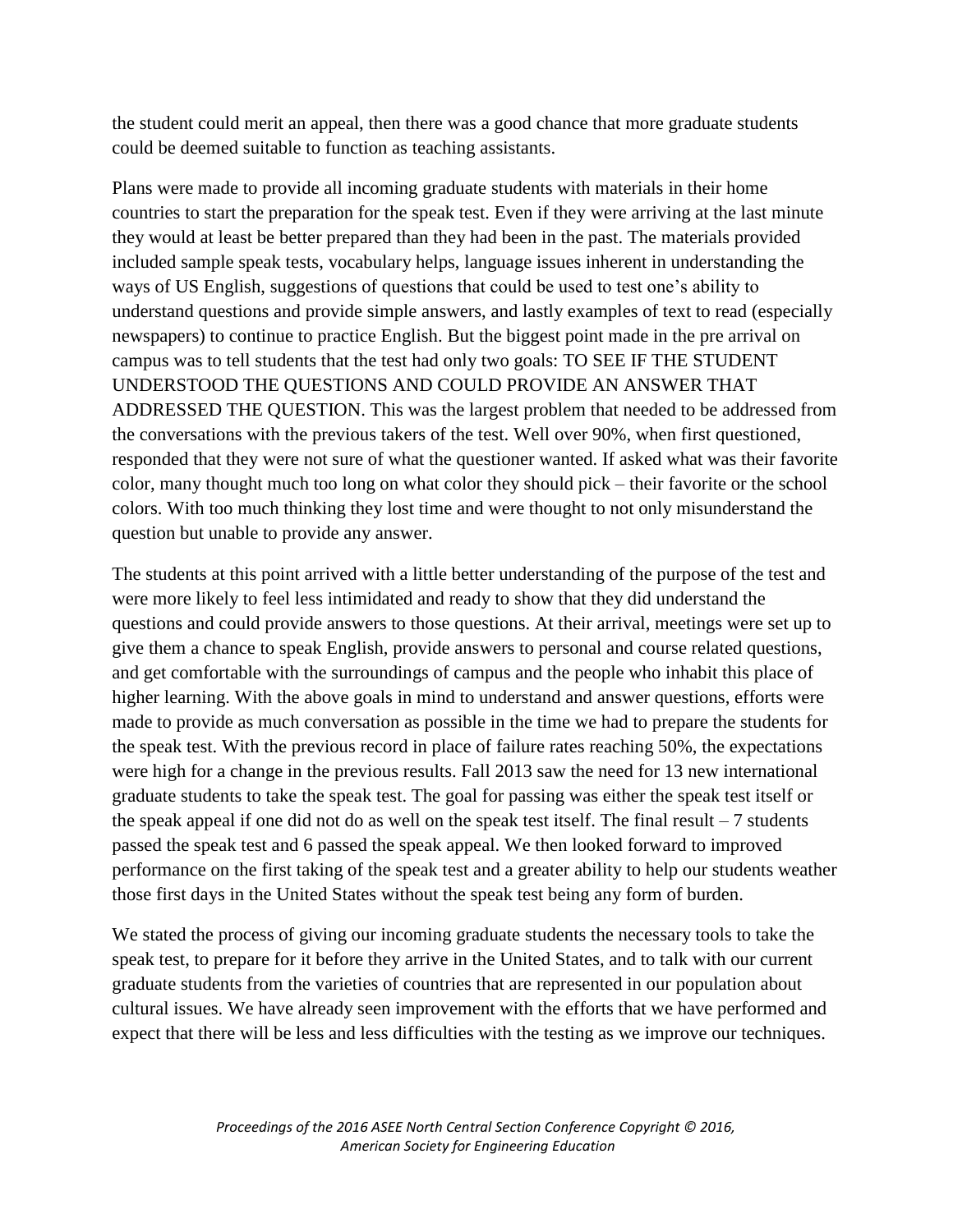Progress was made in our minds about the reaction of the international students and their ability to enter our labs and communicate more easily with the domestic students. Then the table was slightly skewed. A number of students did not do well on the initial test even though conversation with those students seemed to make them appear to be much better speakers than previous students. The immediate question was, "What went wrong?" By questioning the students taking the test, there seemed to be no difference in the type of questions or their response to them. Everything seemed to be the same. The next step was to approach the English Language Center that administers the test and see if its personnel could see any inherent changes. The immediate response was enlightening. We were informed that the underlying focus of the test had changed to be a performance activity. The students were being judged not only on how they were able to speak and respond to questions, the way in which they performed that activity was also judged. Easily understood and capable students failed the test. Again, something had to be done.

It was decided that if performance was being tested, then the students would have to perform. They would need to be able to stand in front of a group and perform the role of teacher and mentor. During fall semester 2015, students acted in plays, read lines, became characters, and made good effort to become not only speakers of English but performers in that language. Students retook the speak test and moved into the speak appeal procedure. The results showed much improvement in many of the students and a greater sense of "performance."

With that beginning, the plans are being made to collaborate with the theatre department by providing skill training to allow graduate students to become more comfortable not only with the language but with the skills needed to stand in front of an audience (class) and not only speak but project and increase the understanding of the audience.

With this beginning, the importance of dealing with communication issues must be related to the domestic student population. Domestic students need to hear instructions, lectures, and conversations in English. If improvement is made in the speaking abilities of international students, it is easy to see that those improvements will affect the learning of the domestic student. The next step in our process is to survey the domestic students and see if any changes have occurred in their perceptions of the international TA's. With the information gained, we can continue the process of helping our international students to communicate more efficiently.

### **Conclusions**

- 1. The assumed problem of international students not understanding English may be little more than a fear that those students have of performing badly.
- 2. Great strides can be made by simply explaining what tests are attempting to show and not assuming that everyone knows their purposes.
- 3. Being comfortable with test taking can be the difference being passing and failing a test.